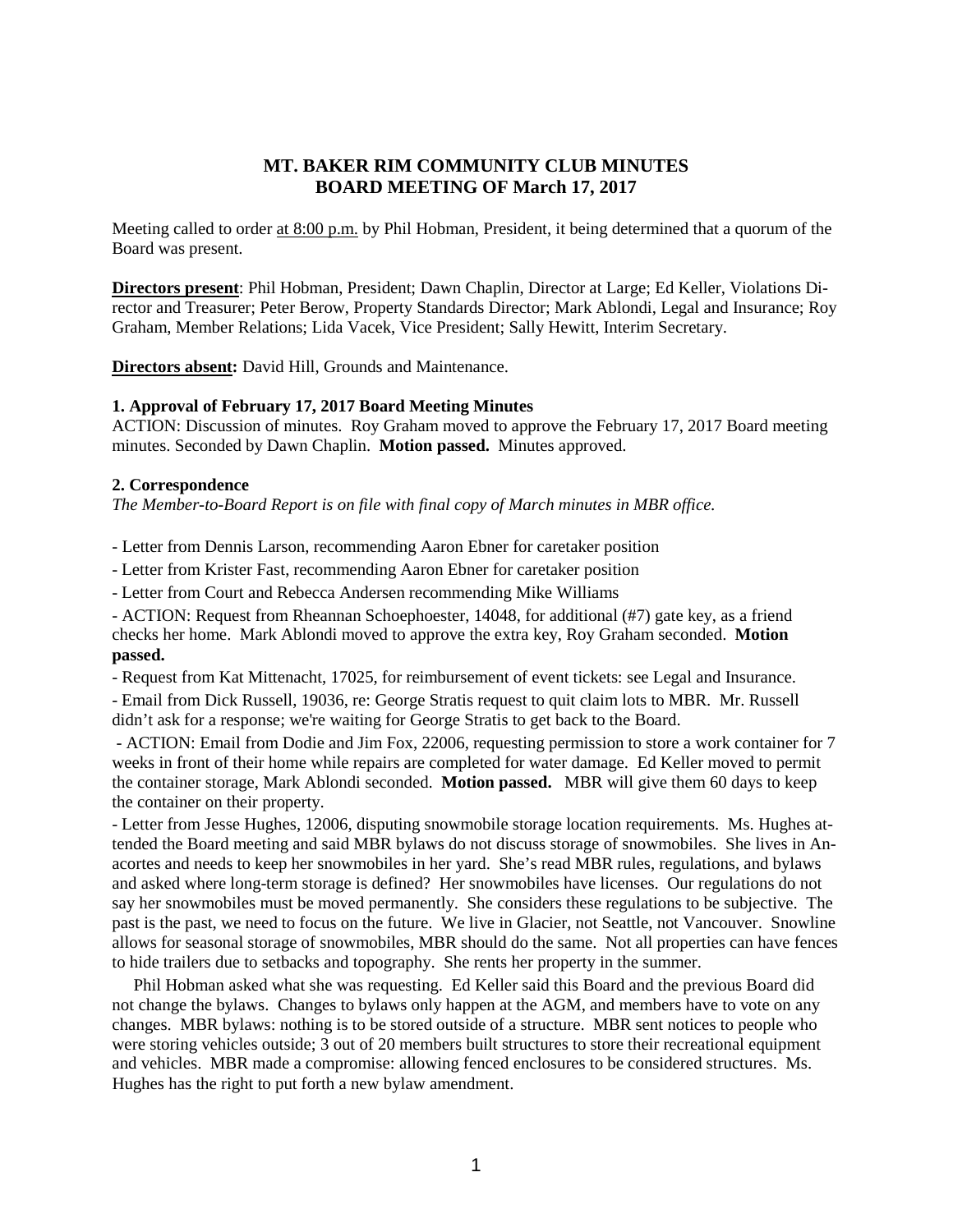Ms. Hughes said she wants to amend the bylaw. Ed Keller said she should look at bylaw wording. MBR is mailing the AGM packet on April 24, so she must submit the bylaw change before then. The Board is bound by the bylaws and is bound by them to enforce them. Ms. Hughes wasn't fined, but asked in a letter if she could comply with our rules. Ed said there is a way she could comply — by building a storage structure. Property standards can be changed by the Board: the rule was passed to allow people to keep their vehicles. Ms. Hughes said our bylaws are contradictory. Ed mentioned all MBR documents are on the MBR website. Ed asked Ms. Hughes to prepare what she wants to see as an amendment. She needs to bring the Board her proposal soon, way before April 21. She wants to give us her document of signatures supporting her position. Ed Keller said if the membership wants this bylaw changed, the Board should help them change it. Ed offered to help Ms. Hughes.

## **3. Directors**' **Reports**

*Directors reports as submitted are on file with the March minutes. Additional comments are recorded here:*

a. President

Phil Hobman reported this has been a season to remember with our significant snowfalls continuing well into March. It's been a big job for Allison and Ken keeping up with it all and we truly appreciate their efforts. We are very fortunate that there was not more structural damage from falling trees and snow load. Phil said he's sure he's speaking on behalf of all MBR members that we are very happy that we have been successful in hiring an excellent replacement for Allison, Aaron Ebner.

Phil also thanked Ed Keller for working diligently on the budgets for 2017 and 2018. This is a big job. And this is the first time in his experience that that we have had a two-year budget for members to review at the AGM. It makes a lot of sense to look a year and a half into the future rather than looking at a half-year that has already passed by and a half-year that remains.

We have started preparations for the AGM and Phil has completed the President's letter which will go out with the general mailing. He said thanks to all of the Board members who gave him comments and suggestions and especially to Sally and Angela for their editing and input.

b. Treasurer

Ed Keller reported revenue is on track for 2017 and February did show a slight increase of  $$745.00$  in rental income. Outstanding unpaid dues were at  $$56,080.01$  on Feb. 28<sup>th</sup>. As of March 9th an additional \$6,503.99 has been paid leaving just under \$50,000 unpaid, 17.5 percent of annual dues revenue. Interest will now be charged on any unpaid dues.

Expenses:

The report for P&L Budget vs. Actual is now shown with a percentage of Budget.

Some line items will show slightly higher or lower percentages as our expenses are not the same each month. The average percentage for the end of February would be 16.66 percent of the total year budget.

Ed said we paid 2.9 percent on credit card fees last year, and this year we're at 2.4 percent. We saved \$174 this year on fees. The gatehouse power costs more than the clubhouse this year due to the office radiators.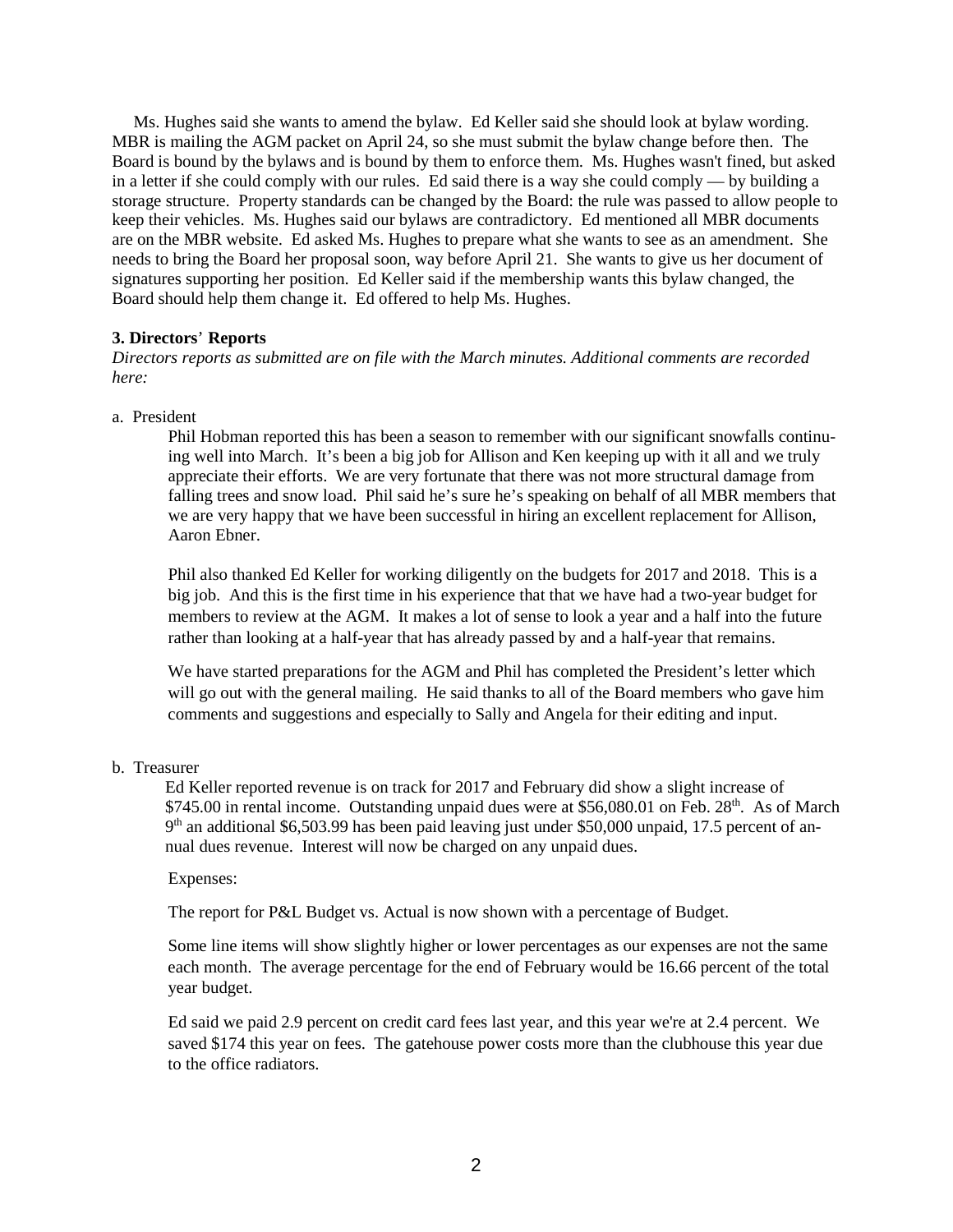Mark Ablondi questioned the balance statement: are members dues paid at 100 percent? Ed Keller said the total amount on the balance sheet is carried over from the previous year. Mark would like us to change the system and Ed said we'll need to ask Susanne Savery, who set up the system. Dawn Chaplin asked if she can use the Social Committee credit card in Canada. Ed said she can. Dawn also asked if \$200 has been placed in the social account for Easter? Ed said yes and added as of 2/28 there was \$239 in the social account. Dawn asked if we shut members' gate cards off if dues aren't paid on time? Yes.

c. Legal and Insurance

Mark Ablondi said there is no report this month. He talked about the MBR accident: our snowplow hit Kat Mittnacht's car as she was on her way to a theater show. Allison said our insurance company is involved because Kat reported it to police and her insurance company. Phil Hobman said maybe our insurance company will pay. Roy Graham mentioned we should check with our insurance company to see if our policy will increase.

ACTION: Ed Keller moved we pay Kat Mittnacht \$70 and Dawn Chaplin seconded. **Motion passed.**

d. Grounds and Maintenance

Phil Hobman reported David Hill was not feeling well, so he didn't come to meeting. Allison said our new caretaker Aaron Ebner will begin on May 1. Aaron worked for MBR last summer, and will work with Allison one day a week until May 1. He'll be here full time starting April 15 (Allison will be gone from April 14 - 21). Ed mentioned until he takes over, Aaron will be working at an hourly rate. Roy Graham said we need to be aware of other communities and their compensation packages and be competitive. Can we get compensation package information from Snowline, Snowater, The Glen, Glacier Springs, etc.? Phil Hobman said he thinks we're in pretty good shape with our compensation package for Aaron. Ed Keller said he talked with Aaron about his healthcare plan. We should find out what Aaron expects regarding healthcare benefits. Ed thinks we can offer Aaron a package starting Jan. 1 (holidays, vacation pay, etc.). Mark Ablondi asked when will we finalize our contractual agreement with Aaron? Phil Hobman said the contract is subject to ratification by board. We should send out the contract for Board members to approve in advance of the April 21 Board meeting.

Lida Vacek asked if there's a plan to repair Low Lane, which is a mess. Lida has lost power many times. Allison said Puget Power has been repairing power lines under the pavement.

## e. Property Standards

Peter Berow said there is no report this month.

## f. Violations

Allison has issued several parking fines for members and renters who parked in roadways and hindered her ability to plow the snow. Ed Keller issued two warnings for parking violations, one to a Mt. Baker Lodging employee and one to a renter, with a letter being sent to Mt. Baker Lodging and the MRRCC rental property owner reminding them of their responsibility that all renters and any MB Lodging staff members know and follow all rules.

Mark Waterbury has not responded to the follow-up letter sent to him in February and an additional fine will be issued and sent in March.

g. Member Relations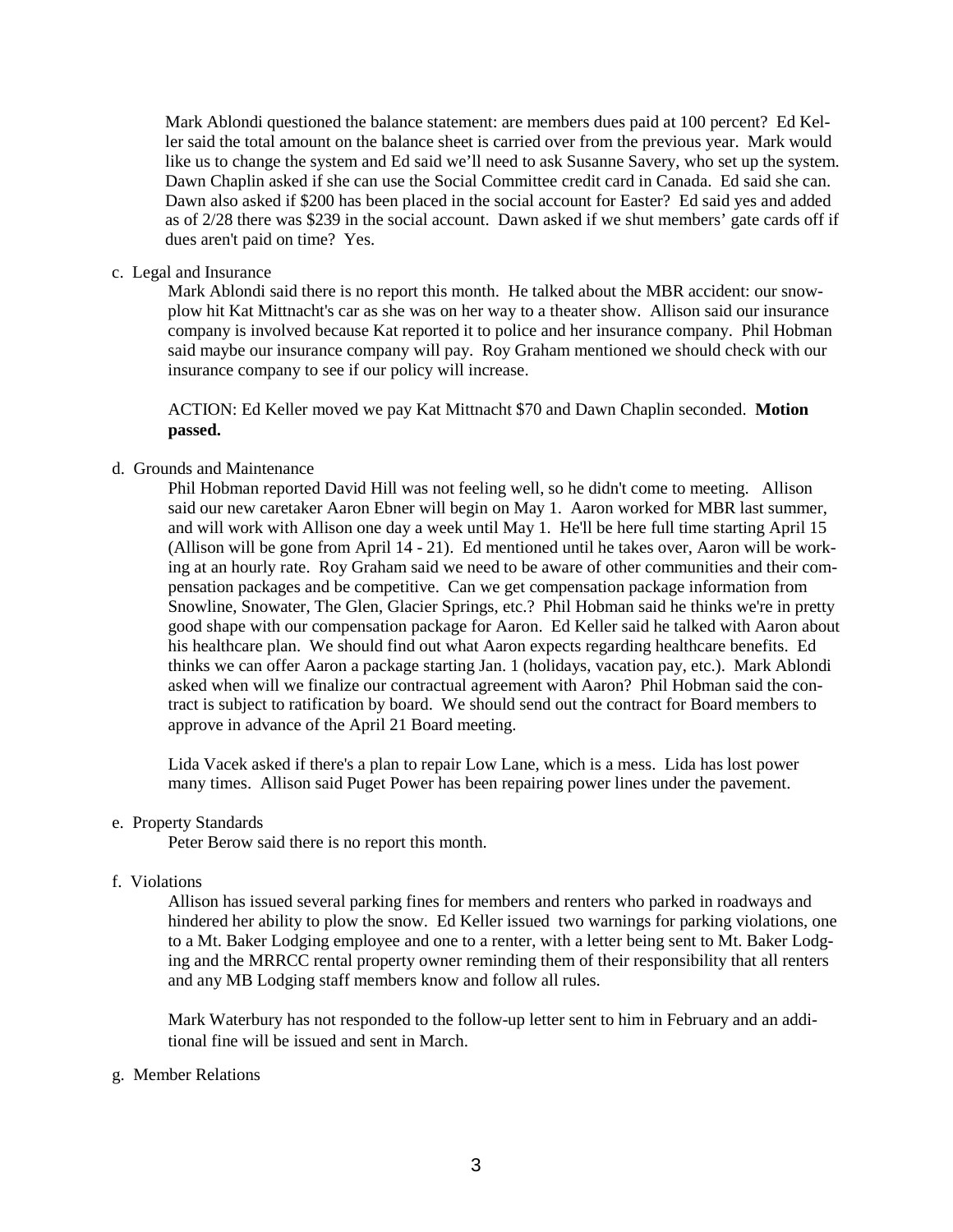Roy Graham said he contacted 3 new members. He can't find Mark Svetcos' phone number. Mark Ablondi said he'll give Mr. Svetcos' phone number to Roy.

h. Director at Large/Social Director

Dawn Chaplin said tomorrow is the St. Patrick's Day dance. Roy Graham asked what she's planning for Easter. Dawn replied we'll have an Easter egg hunt on Saturday, April 15. Allison said we should make sure our event doesn't conflict with Mt. Baker Ski Area's Easter egg hunt. Dawn asked if anyone knows how many kids age 10 and under are in MBR? Mark Ablondi said about 20 kids. Mark asked Dawn about her timeframe for the egg hunt. Dawn said we can do it in the morning or around 1 in the afternoon. Mark and Allison agreed 10 a.m. would be best. Dawn has prizes for the golden egg. The MBR Easter Egg hunt will take place on April 15 at 10 a.m. Allison will post the notice on Nextdoor.

i. Secretary

Sally Hewitt reported we're following our timeline for AGM preparations and we're right on schedule. We need 4 volunteers: 3 counters and 1 recorder. We'll put out a request for volunteers in the April Baker Bits and on Nextdoor.

# **4. Unfinished Business**

**a.** Adjustment to 2017 budget: Ed Keller sent out the updated budget. Two additional items: bumping up the credit card fee by \$100, up to \$1,600. Lower clubhouse maintenance from \$3,300 to \$2,600 and have the septic tank emptied every 2 years instead of every 3. The clubhouse septic tank is filling up more quickly, so it should be emptied again in March 2019. We did not provide any funds for compactor maintenance — this year we had a \$961 emergency expenditure. Dawn Chaplin and Allison agreed we need to add \$1,000 to compactor maintenance. Ed will change the budget reports so we don't see staff vacation, holiday or sick pay as they will be included in wages. They're all on salary. Unity HR will track vacation pay, etc. and will do it on an accrued basis, which will show what the staff has coming. It's on their pay stubs. Phil Hobman agreed it's better to see one number per employee. Replacing the Dodge will cost more than the budgeted \$45,000, which would be the cost of a used vehicle. A new truck would cost \$60,000. Ed would like to present the 2-year budget at the AGM, so we won't be 6 months behind. The Board seemed in agreement of 2-year budget.

b. Status of outgoing terms for Roy and David. New candidate search for vacant positions? Phil Hobman said David Hill would like to stay on. Roy Graham said he's not continuing on. Roy said Brian Smith was at one time interested in being on the Board, Dodie Fox is interested. Mark will contact Sharon Danhelka. Phil said we need 2 people to replace the 2 leaving the Board.

c. Board Position 1, 2, 3 for AGM packet (per bylaws) instead of specific Board positions? Phil Hobman said in the President's letter he explained the bylaw stipulation that members don't run for positions. Rather, the new Board members are elected to positions after AGM. Phil started out as Violations Director. If someone wants to be Treasurer, they can take another position for a year until their preferred position opens up. This might encourage more people to become nominees.

d. Review of 2016 AGM minutes — send typos, changes to Sally, she'll incorporate the changes, and send the corrected version to Board members before the next Board meeting.

e. Completion of a 5-year Reserve Capital Improvement Budget: Ed Keller reported the our 5-year reserve plan complies with WA state requirements, and our bylaws say we must list everything that costs more than \$2,000 to repair or replace on the reserve budget. Ed talked to Allison about replacing the Dodge. Should he bump the replacement cost up to \$60,000? Ed talked to Diehl Ford and they'll talk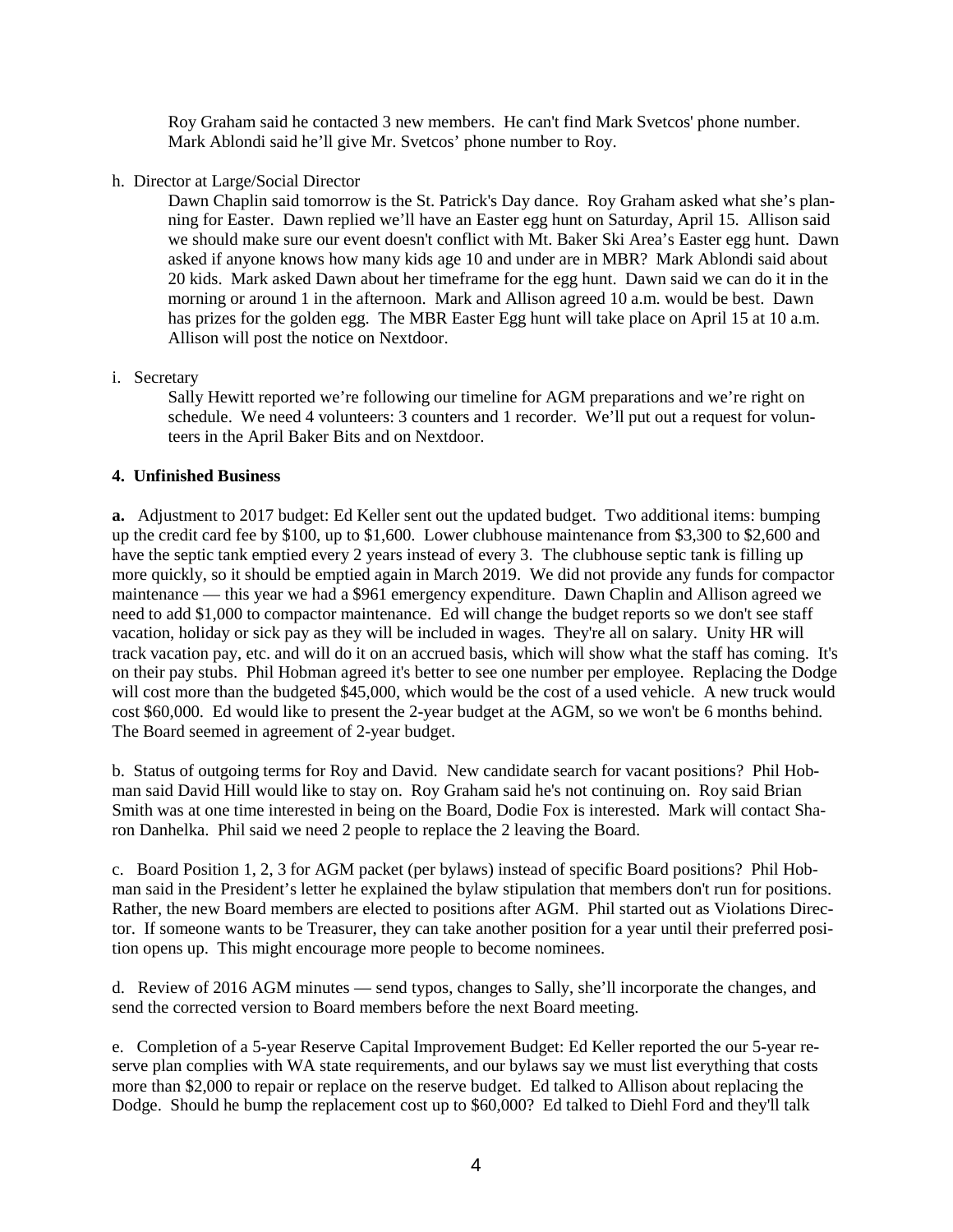about replacing our truck. Roy Graham said: give me the specifications and I'll find a used vehicle. Ed reported the sauna is listed as having no years left, \$3,000 won't cover cost, so Ed will bump it up to \$3,500. Allison mentioned the sauna heater coils are warped and becoming obsolete. Ed said we will plan on replacing the sauna this year at \$3,500. The gatehouse includes the front entry gate — Ed said \$10,000 won't cover its replacement. Ed: we should increase the amount to \$33,000 (cost of everything replaced). Phil Hobman stressed we should replace this soon before we have an emergency. Roy Graham said it would cost \$80,000 for the whole gate area. Ed thinks we should add an entry category. Roy cautioned it's a danger and we don't want to see anyone hurt. Phil Hobman said on our property, we can make things nice, but if we get involved with DOT, it would be a major project. Ed said we budget \$1,200 per year for maintaining the gate. We have \$12,000 set aside for security in the clubhouse, which should be reduced to \$4,000 and shift the other \$8,000 to some other category.

 Ed said currently we have \$20,000 in the budget for the gate area and the sign will need to be replaced soon. Roy Graham said an electric sign would be more obvious. Right now we can't see the sign. Ed asked if we should put \$20,000 toward a new sign. Gatehouse vehicles and equipment: \$8,000 in the budget can be decreased to \$6,000. Ed said we have \$56,000 in reserves for major road repairs. What we're not covered on: major redo of the entry, and one serious liability re: ADA. The clubhouse is not ADA compliant and compliance costs including a pool lift would be over \$100,000. Ed stated we need to get some numbers together for next year. Roy Graham said we usually go forward on projects with a special assessment. Ed said we could have an advisory vote at AGM to raise dues by \$25 next year. Roy said our dues are lower than surrounding communities. Ed added one more noncovered item: we don't know the cost to repair the Glacier Creek levee. The Board has the right to raise dues. Ed will work on verbiage for the advisory vote at the AGM. Ed added that we should do a bylaw amendment to increase the \$2,000 to \$2,500 on items to be included in the 5-year Reserve Capital Improvement Budget.

#### **5. New Business**

a. Proposal to raise funds for specific children's events through Nextdoor: Ed Keller remembered at one time he put a notice on Nextdoor regarding whether people were interested in donating items to the garage sale for children's events and a couple donated money instead of items. If we can get 20 members to donate up \$20 at their discretion on a volunteer basis, the funds would support our children's social events. Pull off a children's event to show people it can be done. Ed wants us to put something on Nextdoor. Roy Graham said people might push back against donating. Mark Ablondi said we should put out a notice one time per year for four children's events. Ed said if Dawn Chaplin wants to revitalize a budget for social events, she should prepare an advisory vote.

ACTION: Dawn Chaplin moved that she will prepare an advisory vote for the social committee at the AGM, and Mark Ablondi seconded. **Motion passed.** Allison will post on Nextdoor about donations.

b. Approval of 2-year budget instead of 1-year budget: the budget was approved.

c. AGM agenda: we will add the advisory vote and see what Jesse Hughes presents.

d. Bank-signer policy: Ed Keller reported we can't remove Allison without redoing the signing document to add a new signer. The bank will send the paperwork to us. We're to have 2 signers. Pete Berow is a bank signer for the rest of his life. The bank signer doesn't have to be a Board member. We need to decide on a third signer. Ed thinks Kristen Lee, 14033, would be a good signer.

e. MBR vehicle accident: the Board agreed to reimburse Kat Mittnacht for \$70 tickets to the theater (we already discussed this under Legal and Insurance). Allison will contact Kat and Mark will contact our insurance company.